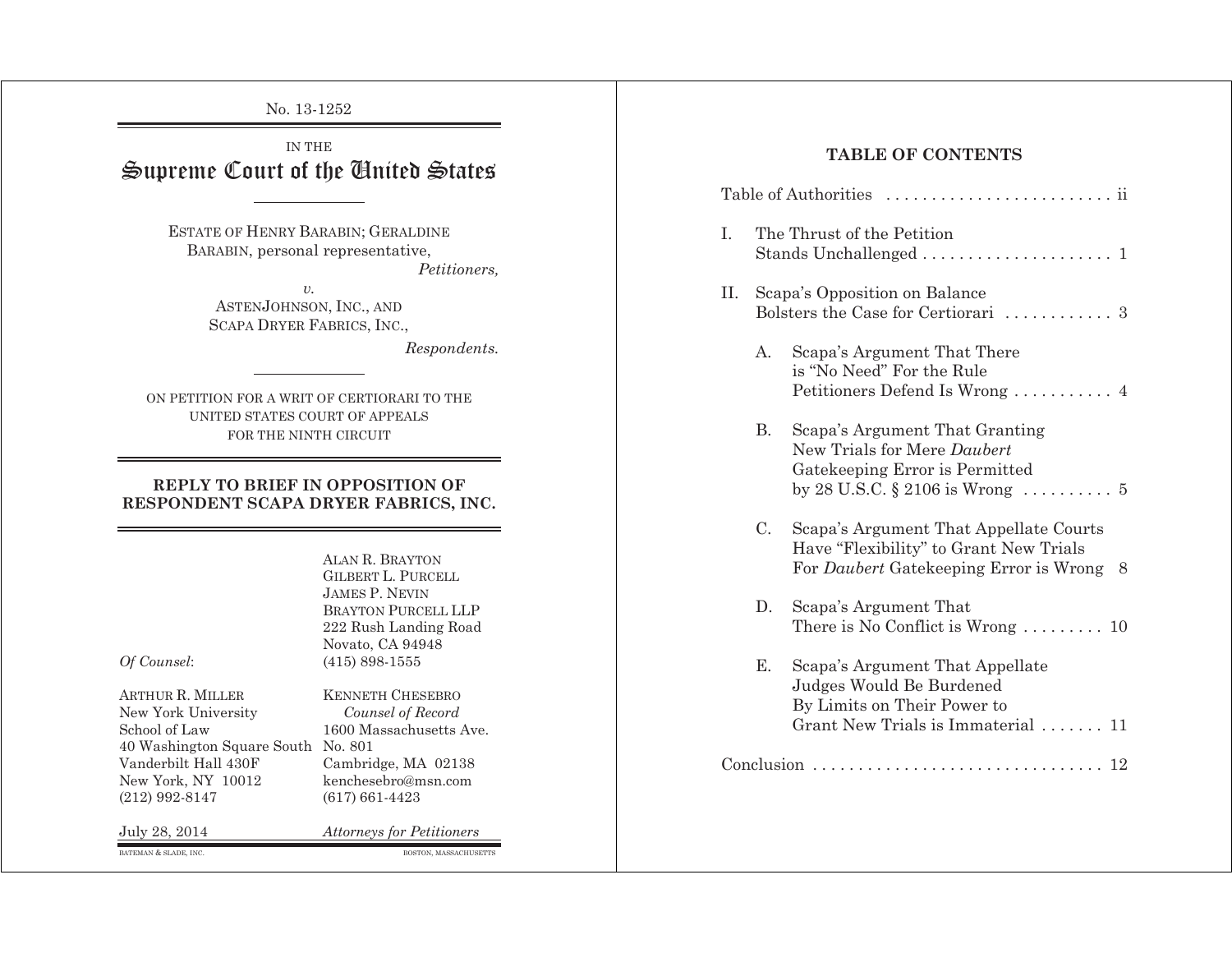# **TABLE OF AUTHORITIES**

## *CASES***:** *PAGE***:**

| Daubert v. Merrell Dow Pharmaceuticals,                             |
|---------------------------------------------------------------------|
| <i>Inc.</i> , 509 U.S. 579 (1993) $\ldots$ <i>n passim</i>          |
| Bank of Nova Scotia v. United States,                               |
|                                                                     |
| Cupp v. Naughten, 414 U.S. 141 (1973)  8                            |
| Kotteakos v. United States, 328 U.S. 750 (1946) . 1, 9              |
| LeBlanc v. Chevron USA Inc.,                                        |
|                                                                     |
| Lockhart v. United States, 546 U.S. 142 (2005)  7                   |
| Ruiz-Troche v. Pepsi Cola of Puerto Rico                            |
| <i>Bottling Co.</i> , 161 F.3d 77 (1st Cir. 1998) $\ldots \ldots$ 6 |
| Storage Craft Technology Corp. v. Kirby,                            |
| 744 F.3d 1183 (10th Cir. 2014)  2-4                                 |
|                                                                     |
| Smith v. Jenkins, 732 F.3d 51 (1st Cir. 2013)  10                   |
| United States v. Blaine County, Montana,                            |
|                                                                     |
| United States v. Downing,                                           |
| 753 F.2d 1224 (3d Cir. 1985)  2, 6-7, 10-11                         |
| United States v. Jawara,                                            |
|                                                                     |
| United States v. Estate of Romani,                                  |
|                                                                     |
| United States v. Hall,                                              |
| 93 F.3d 1337 (7th Cir. 1996)  6-7                                   |
| United States v. Roach,                                             |
| 582 F.3d 1192 (10th Cir. 2009)  1-2                                 |
| United States v. Smith,                                             |
| 27 Fed. Appx. 577 (6th Cir. 2001) $\ldots \ldots \ldots$ 2          |
| United States v. Smithers,                                          |
|                                                                     |
| United States v. Williams,                                          |
|                                                                     |

# *STATUTES AND RULE***:** *PAGE***:**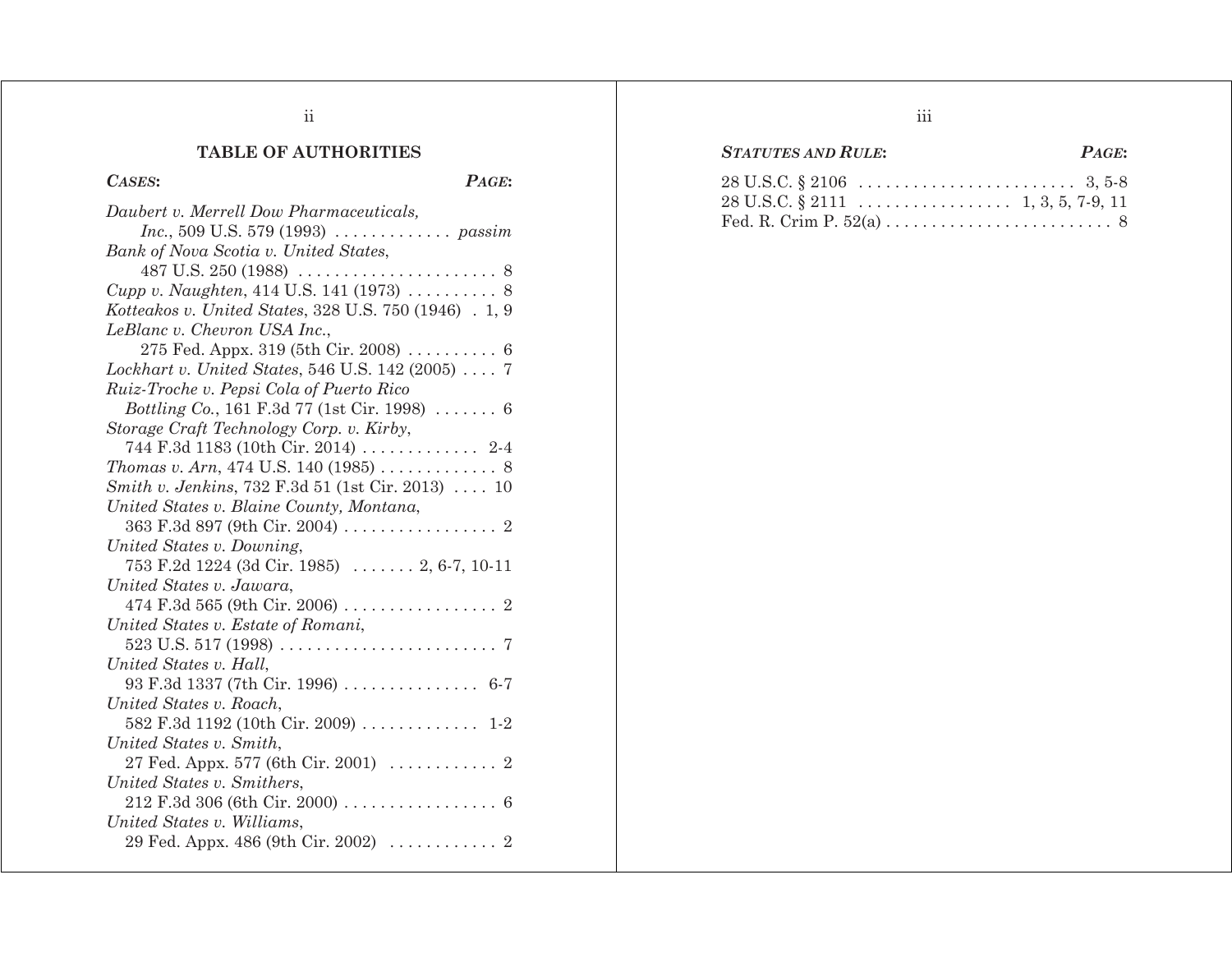#### **REPLY TO BRIEF IN OPPOSITION OF RESPONDENT SCAPA DRYER FABRICS, INC.**

#### **I. The Thrust of the Petition Stands Unchallenged**

Scapa's opposition leaves the petition's central contention unchallenged. A district court's mere *Daubert* gatekeeping error — its "failing to answer a threshold question of admissibility," Pet. App. 17a yields an automatic new trial in the Ninth and Tenth Circuits even if no substantive error occurred in what the jury heard. This is contrary to 28 U.S.C. § 2111, which permits new trials *only* for errors that have a "substantial and injurious effect or influence in determining the jury's verdict." *Kotteakos v. United States*, 328 U.S. 750, 776 (1946). Reply to Asten-Johnson 3-6.

This rule triggers automatic new trials provided two conditions are met (ones almost always met when *Daubert* gatekeeping error occurs). First, the expert testimony involved must be "important," Pet. i, 5, 10, 13, 18. As the six en banc majority judges put it below, the rule is triggered when the evidence "is critical to the proponent's case." Pet. App. 15a. "[I]t would be the rare case indeed where expert testimony was not 'critical to the proponent's case,'" as the five en banc dissenting judges noted. Pet. App. 24a n.2. (Its importance is the very reason an opponent challenges its admission.) AstenJohnson and Scapa cite only three cases in which a new trial following a *Daubert* gatekeeping error has ever been avoided because the expert testimony at issue was *not* important.**<sup>1</sup>**

Second, a new trial can also be avoided if "the record is sufficient to determine," Pet. App. 19a, that only one result can properly be reached on the

admissibility question — that it would be an abuse of discretion to rule otherwise. This will rarely occur, given the wide discretion of district courts on evidentiary matters. Almost always the record will be "too sparse," *id*., for definitive decision without a remand, as in *Barabin*; in the two Ninth Circuit cases decided after *Barabin*; and in *United States v. Downing*, 753 F.2d 1224 (3d Cir. 1985). Reply to Asten-Johnson 10. AstenJohnson and Scapa have identified only one case in which a new trial following a *Daubert* gatekeeping error was perhaps sidestepped by an appellate court's definitive ruling on the existing record.**<sup>2</sup>**

1208 (10th Cir. 2009) (gatekeeping error involving expert testimony "that Roach was a member of the Crips" disregarded given "other evidence of Roach's gang membership"); *United States v. Smith*, 27 Fed. Appx. 577, 582 (6th Cir. 2001) (gatekeeping error involving police lab technician's testimony that defendant's hair matched hair on ski mask found near bank robbery disregarded given "overwhelming and diverse evidence" linking defendant to the crime); *United States v. Williams*, 29 Fed. Appx. 486, 487 (9th Cir. 2002) (gatekeeping error involving expert testimony that defendant's fingerprints were on gun disregarded given other evidence of possession).

*United States v. Jawara*, 474 F.3d 565 (9th Cir. 2006), apparently held that there was no gatekeeping error given the district court's "implicit finding of reliability" and the expert's "extensive academic qualifications and experience and the relevance and value of her testimony to the jury . . . ." *Id*. at 583. *United States v. Blaine County, Montana*, 363 F.3d 897 (9th Cir. 2004), did not involve whether a new trial should be granted; it merely affirmed a summary judgment ruling. *Id*. at 916.

**<sup>1</sup>** AstenJohnson cited none. Scapa cites five cases. Scapa Opp. 12-13. Only three qualify. *United States v. Roach*, 582 F.3d 1192,

**<sup>2</sup>** "Perhaps," because only an alternative holding was involved. *Storage Craft Technology Corp. v. Kirby*, 744 F.3d 1183, 1191-92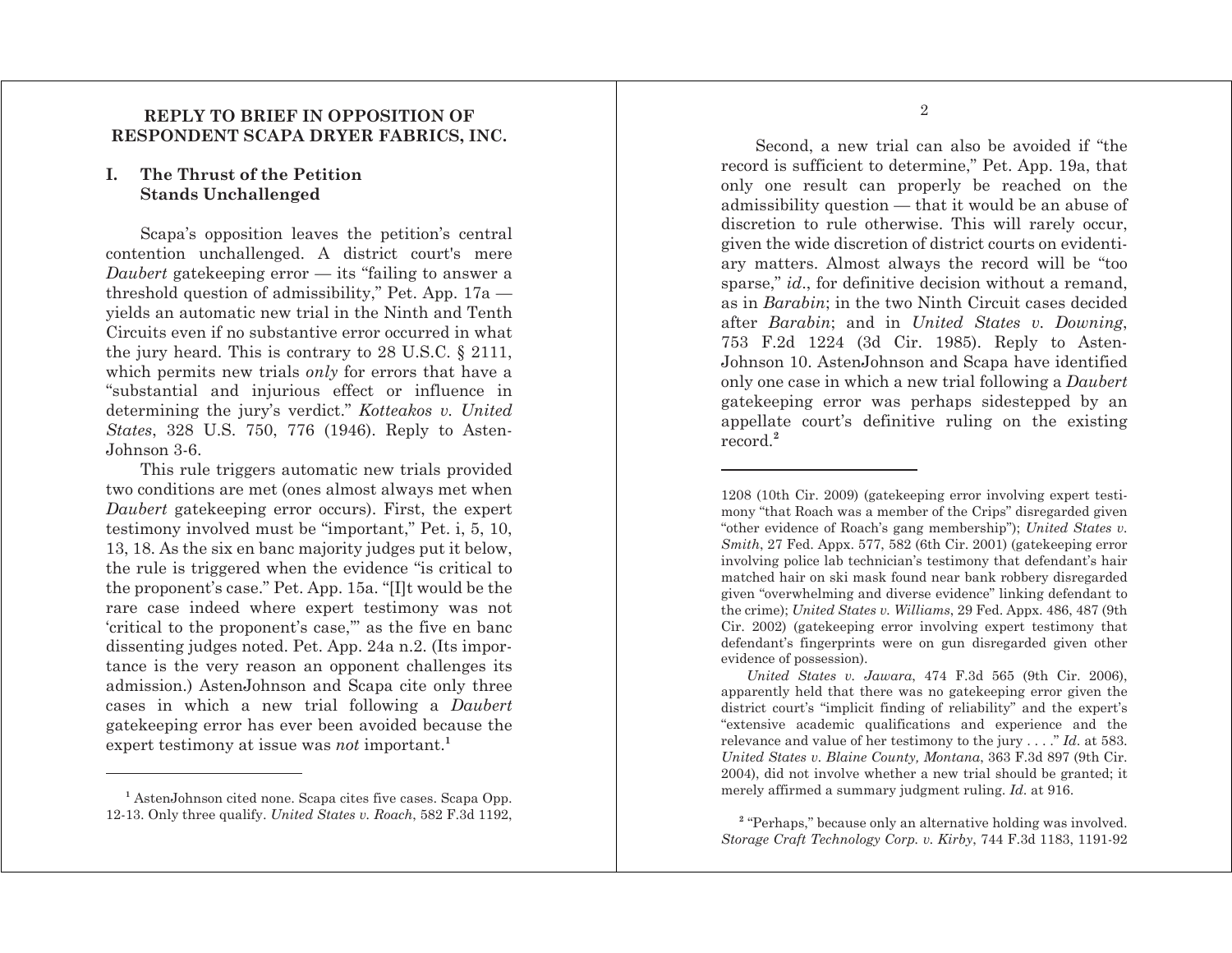While avoiding the central thrust of the petition, Scapa's opposition does reveal, even more than the petition, confusion about the harmless-error rule — a rule which is applicable in a variety of contexts and is important to the proper and consistent administration of the appellate jurisdiction of the various circuits. Some circuits administer the rule emphasizing a particular, restrictive statute, 28 U.S.C. § 2111. Pet. 20-21; Reply to AstenJohnson 3-6. Others administer the rule emphasizing a general, flexible statute, 28 U.S.C. § 2106. Scapa Opp. 4-9. This division is mirrored in the sharp en banc split in *Barabin* between the six-judge majority (flexible approach to granting new trials) and the five-judge minority (restrictive approach). The lower courts need guidance on the relation between these two statutes, and on what constitutes "harmless error" generally in the evidentiary context. This Court is the only court that can eliminate the present confusion.

### **II. Scapa's Opposition on Balance Bolsters the Case for Certiorari**

Much of Scapa's reply bolsters the case for certiorari. In particular, Scapa identifies additional circuits which order new trials for mere *Daubert* gatekeeping error, and suggests that the Third and Fourth Circuits' approach denying new trials for gatekeeping error conflicts with this Court's decisions under 28 U.S.C. § 2106.

### **A. Scapa's Argument That There is "No Need" For the Rule Petitioners Defend is Wrong**

Scapa argues that there is "no need" for a rule generally mandating a remand when a *Daubert* gatekeeping error has occurred because this is a "rare situation . . . ." Scapa Opp. 3. And it objects that the rule defended by petitioners might be administratively burdensome, *id*. at 4, while ignoring the real-world costs entailed by automatically granting new trials based on technicalities (the delay in finality, and the drain on the resources of the trial court, second jury, and litigants). Although perhaps relevant at the merits stage (not this stage), it is doubtful that such policy arguments can carry much force in this jurisdictional context. Pet. 15; Reply to AstenJohnson 3.

Scapa also contends that "it is incorrect to suggest that the Ninth Circuit is construing *Barabin* as imposing an automatic-new-trial rule." *Id*. at 3. But the rule *does* operate automatically, provided that the expert testimony at issue is important and the record is too sparse for the appellate court to conclude that only one result is possible on the admissibility question (almost always true). See pp. 1-2, *supra*. The recent Tenth Circuit decision cited by Scapa confirms that these two conditions suffice to trigger a new trial.**<sup>3</sup>**

<sup>(10</sup>th Cir. 2014) (cited in Scapa Opp. 2) (even assuming "district court's exegesis wasn't detailed enough to discharge its gatekeeping duties," no new trial needed because "[t]he expert's assumption . . . *was* grounded in record evidence," and defendant's "own testimony belies his methodological complaint").

**<sup>3</sup>** Consistent with *Barabin*, the Tenth Circuit held that a new trial for a gatekeeping error can be avoided only if it is clear "the existing one reached the right result," either because other competent evidence easily proved the point at issue (so the expert testimony was not important) or because "it is readily apparent from the record" that the district court's decision was the only result that could properly have been reached (so the record was not too sparse for resolving the question). *Storage Technology Corp.*, *supra* note 2, 744 F.3d at 1190-91.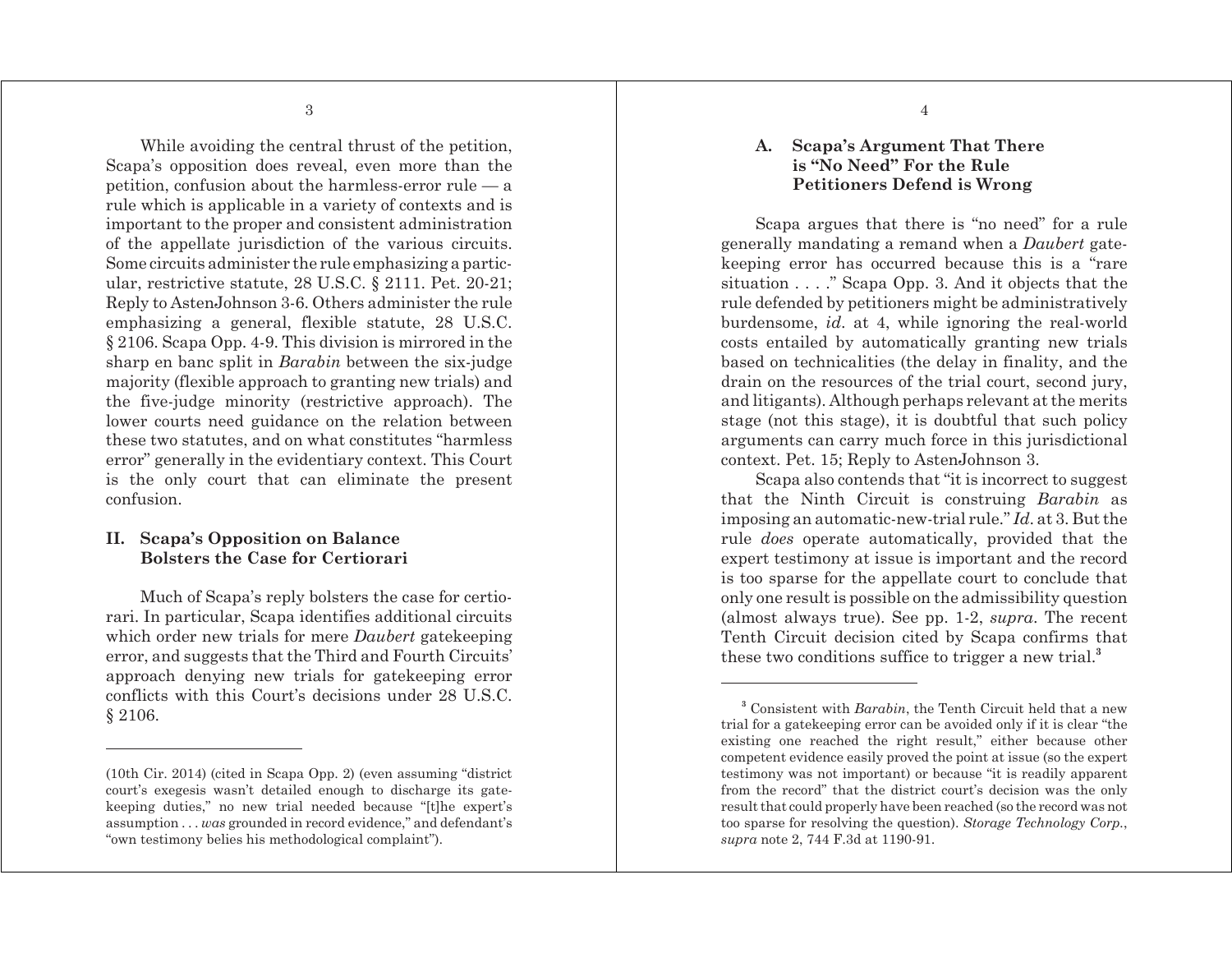## **B. Scapa's Argument That Granting New Trials for Mere** *Daubert* **Gatekeeping Error is Permitted by 28 U.S.C. § 2106 is Wrong**

Scapa next contends that federal appellate courts possess authority to order new trials for mere *Daubert* gatekeeping error pursuant to their supervisory power, in 28 U.S.C. § 2106, to order "such further proceedings to be had as may be just under the circumstances" upon reversing a judgment. Scapa Opp. 4-9. Setting aside for the moment whether the generally worded § 2106 plausibly governs when new trials may be ordered (and not the later-enacted § 2111, which specifically focuses on limiting the power of appellate courts to grant new trials), Scapa's analysis significantly bolsters the case for certiorari because it reveals that the circuit conflict is more complex than previously understood.

To date petitioners have pointed to a two-way circuit conflict: two circuits (the Third and Fourth) hold that they *must not* order new trials for *Daubert* gatekeeping error, and two circuits (the Ninth and Tenth) hold that they *must* (assuming the expert testimony is important and the record too sparse to conclude that admissibility can be resolved only one way, as is typical). Reply to AstenJohnson 7-9. Scapa identifies a third duo of circuits in conflict with the first two groups. The Sixth and Seventh Circuits hold that they *may* order new trials for a gatekeeping error, Scapa Opp. 7-8, in deciding "on a case-by-case basis, and in the exercise of broad discretion, the proper disposition of a case on appeal." *Id*. at 9.

We concur with Scapa's analysis that the Sixth and Seventh Circuits have authorized new trials (rather than simply limited remands) for mere *Daubert* gatekeeping error.**<sup>4</sup>** The Sixth Circuit's decision in *United States v. Smithers*, 212 F.3d 306 (6th Cir. 2000), stands in stark contrast to Judge Becker's decision for the Third Circuit in *Downing* (*see* Reply to Asten-Johnson 4-5). In both a district court committed a gatekeeping error in excluding a criminal defendants' expert testimony questioning the reliability of eyewitness testimony. In both the record proved too sparse to resolve the admissibility issue on appeal. In *Downing* the Third Circuit refused to mandate a new trial, noting that the procedural error "will become harmless if on remand" the evidence were again held inadmissible. 753 F.2d at 1243-44. By contrast, in *Smithers* the Sixth Circuit ordered "a new trial based on the district court's failure to conduct a *Daubert* test before excluding the eyewitness expert's testimony . . . ." 212 F.3d at 318 n.6.

The Seventh Circuit similarly held that a *Daubert* gatekeeping error warranted a new trial in *United*

Neither of the decisions actually involving expert testimony is pertinent. *Ruiz-Troche v. Pepsi Cola of Puerto Rico Bottling Co.*, 161 F.3d 77 (1st Cir. 1998), reversed a *Daubert* ruling and ordered a new trial, but on the merits, not for inadequate gatekeeping. *Id.* at 85 (expert's opinion rested on a reliable methodology, so its exclusion "constituted an abuse of discretion"). *LeBlanc v. Chevron USA Inc.*, 275 Fed. Appx. 319 (5th Cir. 2008), reversed a *Daubert* ruling on the merits but did not grant a new trial; it merely reversed the dismissal of the lawsuit. *Id*. at 321.

**<sup>4</sup>** None of the other decisions cited in Scapa Opp. 4-9 involve a *Daubert* gatekeeping error. Several merely explicate Third Circuit law, focusing on its doctrine authorizing *de novo* review on appeal of certain evidentiary issues (not involving expert testimony) when the district court has failed to conduct required balancing. *See* Pet. 19 n.5 (Third Circuit cases); Scapa Opp. 7 (same). As to the others, with only two exceptions they do not even involve expert testimony (seven of the ten do not even involve evidence issues). They simply illustrate the operation of § 2106.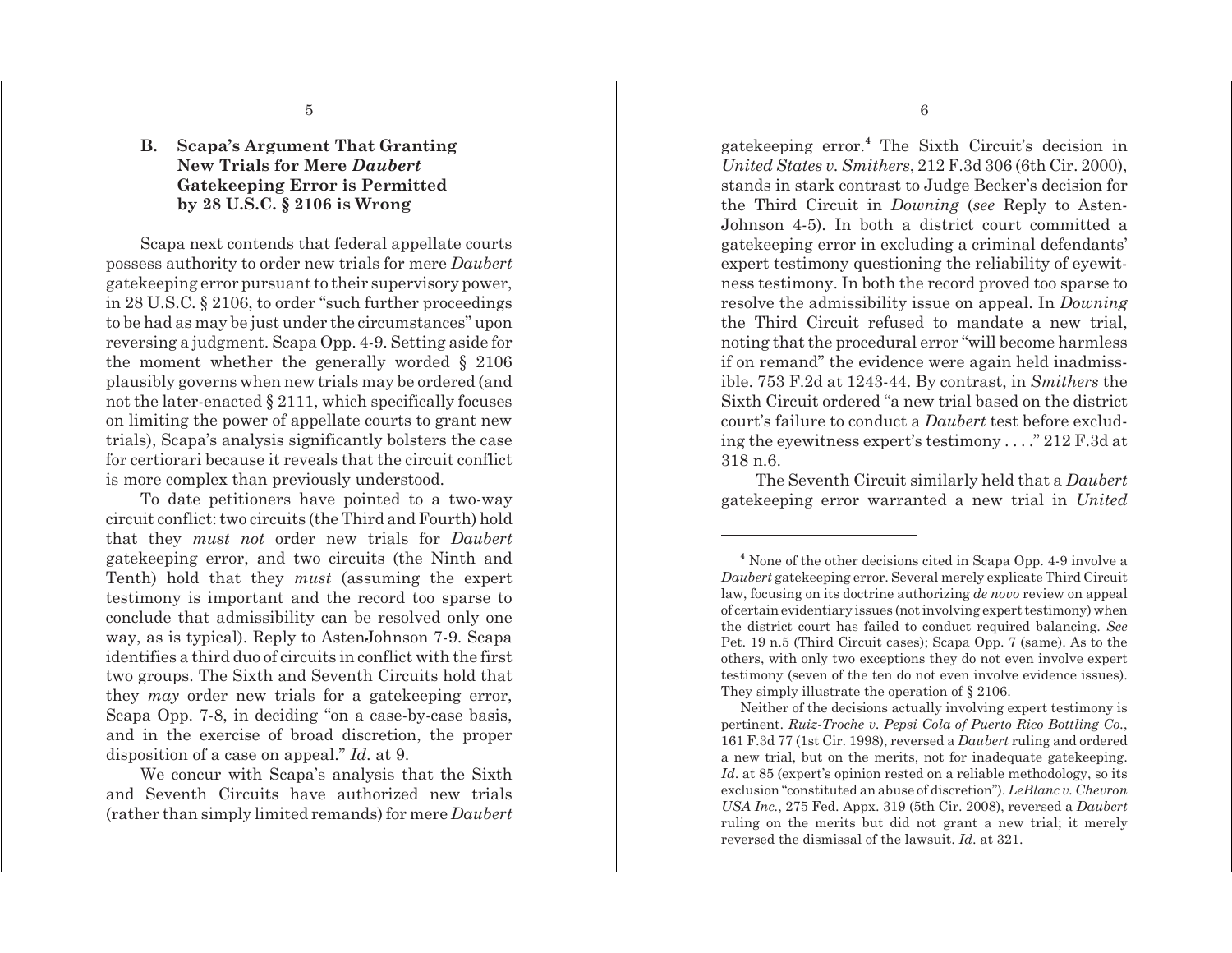*States v. Hall*, 93 F.3d 1337 (7th Cir. 1996). Hall was convicted based on an allegedly false, coerced confession. The district court had excluded expert testimony supporting his defense. *Id*. at 1341. The Seventh Circuit found a gatekeeping error. *Id*. at 1342 ("we cannot be confident that the district court applied the *Daubert* framework"); *id*. at 1345 (emphasizing this "failure to conduct a full *Daubert* inquiry"). The record was too sparse to resolve the admissibility issue on appeal; all the court could hold was that the gatekeeping error "*may* have led to the exclusion of critical testimony for Hall." *Id*. at 1346 (emphasis added). In contrast to *Downing*, the court did not order a remand to permit a proper *Daubert* inquiry (with the conviction standing if the result did not change). Instead it ordered Hall's conviction vacated. *Id*.

Returning to Scapa's merits argument: Is its view that § 2106 authorizes new trials for mere *Daubert* gatekeeping error, on a case-by-case basis, plausible? No. Statutory interpretation resolves the matter. Section 2106 is a general statute codifying the supervisory power of appellate courts. It does not even mention new trials. Section 2111, by contrast, is a particular statute focused on limiting the power of appellate courts to grant new trials. Section 2106 was enacted in 1948 (62 Stat. 963). Section 2111 was enacted in 1949 (63 Stat. 105). Plainly the specific limit on the power to grant new trials contained in the later statute controls. *E.g.*, *United States v. Estate of Romani*, 523 U.S. 517, 530-31 (1998) ("a specific policy embodied in a later federal statute should control our construction of the [earlier] statute"); *Lockhart v. United States*, 546 U.S. 142, 149 (2005) ("When the plain import of a later statute directly conflicts with an earlier statute, the later enactment governs").

Nor can Scapa find comfort in § 2106 precedents. True, this Court has recognized that under their supervisory power appellate courts may require district courts "to follow procedures deemed desirable from the viewpoint of sound judicial practice although in no-wise commanded by statute or by the Constitution." *Cupp v. Naughten*, 414 U.S. 141, 146 (1973). But "[e]ven a sensible and efficient use of the supervisory power . . . is invalid if it conflicts with constitutional or statutory provisions." *Thomas v. Arn*, 474 U.S. 140, 148 (1985). This Court has already held (albeit in a case not involving § 2111 specifically) that the § 2106 supervisory power cannot be used to circumvent the harmlesserror inquiry required by § 2111 and the companion rules governing civil and criminal litigation in the district courts (*see* Pet. 4). *Bank of Nova Scotia v. United States*, 487 U.S. 250, 254 (1988) ("We now hold that a federal court may not invoke supervisory power to circumvent the harmless-error inquiry prescribed by Federal Rule of Criminal Procedure 52(a).").

The defense of the merits of the en banc decision below mustered by AstenJohnson and Scapa seems implausible enough to suggest this case may be a suitable candidate for summary reversal.

### **C. Scapa's Argument That Appellate Courts Have "Flexibility" to Grant New Trials For** *Daubert* **Gatekeeping Error is Wrong**

Scapa next attacks, as unduly "rigid," Scapa Opp. 10, the rule we defend based on Third and Fourth Circuit precedent: that appellate courts cannot grant new trials for mere *Daubert* gatekeeping error. *Id.* at 10-14. Arguing for a more "elastic harmful-error analysis," *id*. at 11, Scapa points to this Court's decisions emphasizing that in determining whether a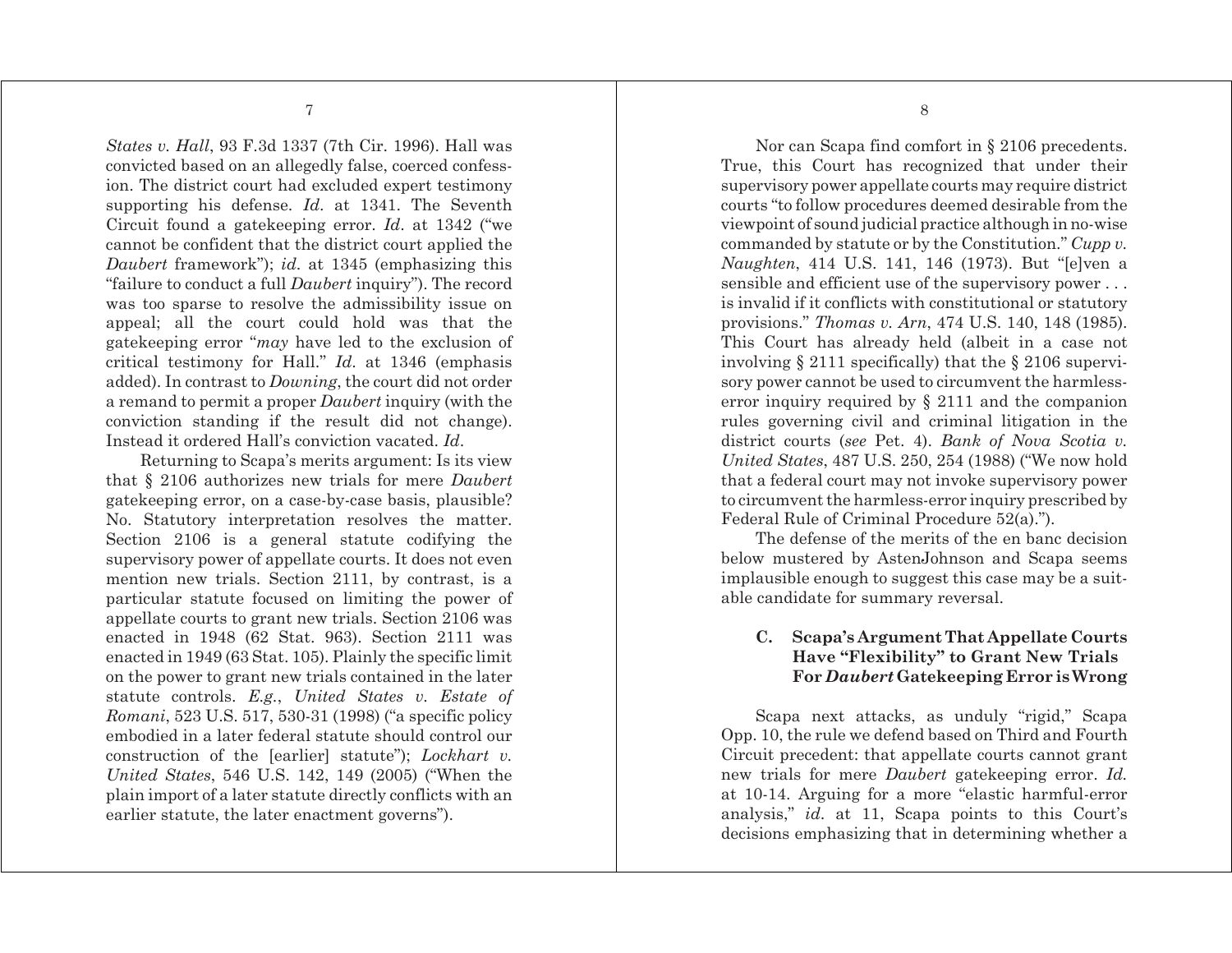particular error is harmful, appellate courts should not apply rigid rules but should take account of the specific factual circumstances. *Id*. at 10-11.

We agree that under the decisions Scapa cites, when substantive evidentiary error has occurred meaning that the jury heard evidence that should have been excluded, or failed to hear evidence that should have been admitted — judges must be flexible in deciding whether, under § 2111, the substantive evidentiary error had a "substantial and injurious effect or influence in determining the jury's verdict." *Kotteakos v. United States*, 328 U.S. 750, 776 (1946). But no such error has been found in this case. Neither Scapa nor AstenJohnson dispute that, "[b]y definition, the procedural gatekeeping error by the district judge . . . had *zero* likelihood of affecting the result . . . if, as the en banc dissenters assume might be the case (and the en banc majority likewise assumes, App. 19a), it turns out on remand that all the expert testimony heard by the jury was properly admitted." Pet. 12 & n. 3. "If the expert testimony was admissible, then the jury simply reached a verdict based on evidence it was properly permitted to consider," Pet. App. 25a — "no harm, no foul." *Id*. at 23a. Absent any finding of substantive error, flexible § 2111 balancing cannot be conducted.

Scapa's discussion of lower court cases illustrating the flexible application of § 2111 only serves to support petitioners' main argument. The Sixth and Seventh Circuit cases, Scapa Opp. 12, further buttress the circuit conflict. See pp. 5-7, *supra*. The other cases either are irrelevant or illustrate how rarely the automatic-new-trial rule will fail to be triggered based on the expert testimony not being important. See pp. 1- 2 & note 1, *supra*. **5**

### **D. Scapa's Argument That There is No Conflict is Wrong**

Scapa next contends "that there is no true circuit conflict." Scapa Opp. 14. Plainly the Ninth and Tenth Circuits mandate a new trial for mere *Daubert* gatekeeping error when the expert testimony is important and the record is too sparse for the appellate court to conclude that only one result is possible regarding admissibility (almost always true). See pp. 1- 2, *supra*. In addition, Scapa has demonstrated that the Sixth and Seventh Circuits sometimes order new trials for mere *Daubert* gatekeeping error. See pp. 5-7, *supra*.

These circuits apply a rule in conflict with the well-settled general rule that an improper exercise of discretion is cured by a remand to permit the proper exercise of discretion. Pet. 19-20. Neither Scapa nor AstenJohnson has cited any case in the other nine circuits granting a new trial for mere *Daubert* gatekeeping error. The Third and Fourth Circuits have affirmatively rejected requests for new trials in such circumstances. Pet. 21.

Using a confusing double negative, Scapa contends that in *Downing*, Judge Becker "did not hold" that "harmful error cannot be found" based on a gatekeeping error. In fact, he held a new trial proper

**<sup>5</sup>** The only decision not already discussed is *Smith v. Jenkins*, 732 F.3d 51 (1st Cir. 2013), which Scapa suggests held that mere *Daubert* gatekeeping error can constitute "harmful error." Scapa Opp. 12. But in *Smith* the court found substantive evidentiary error, *id*. at 65, which it relied on, in an alternative holding, to order a new trial. *Id*. at 68-69.